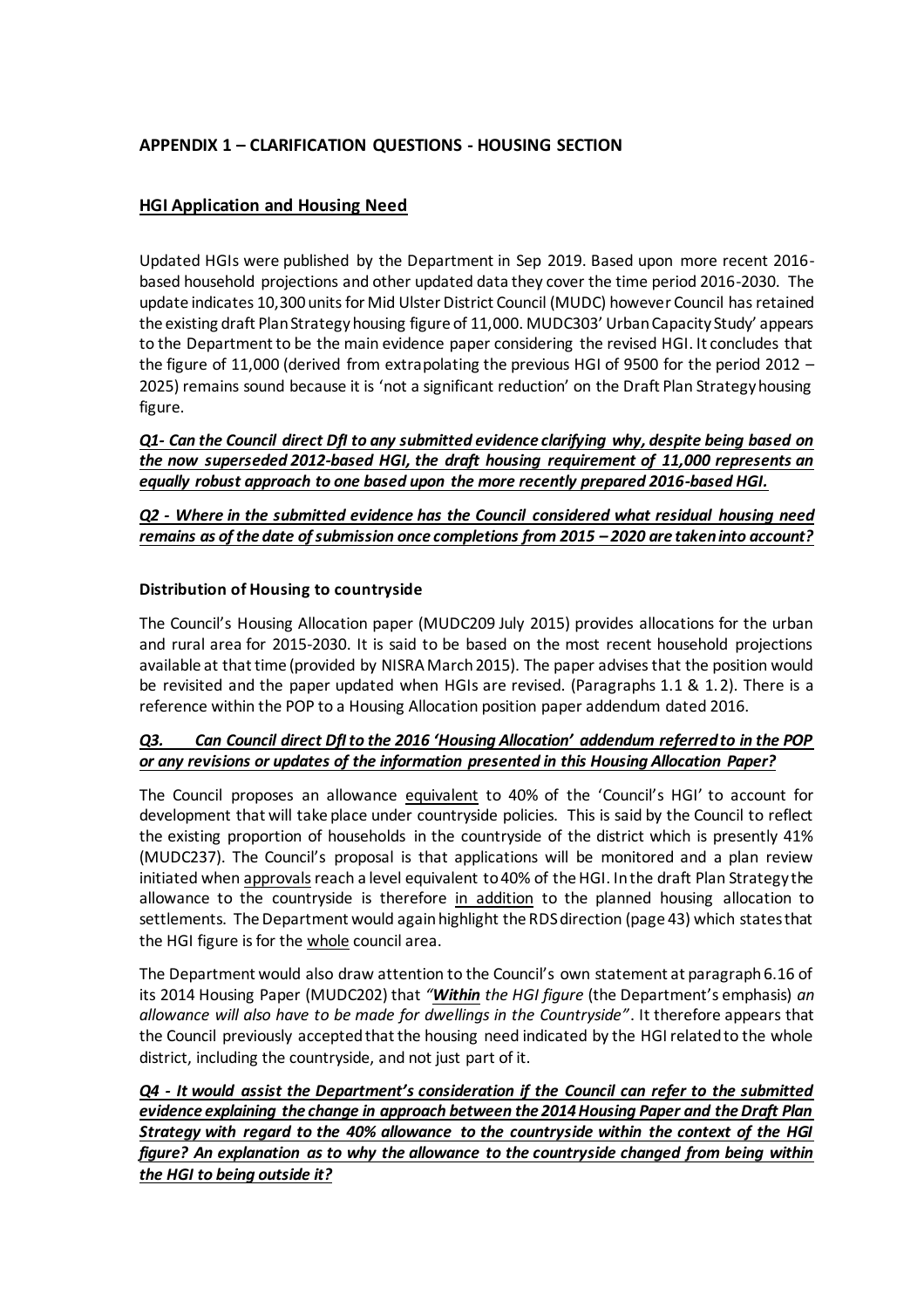*Q5 – The Council acknowledges the relevance of implementation rates elsewhere in the submitted evidence and indicate that the rate is between 90-95%. As approvals do not equate to completed dwellings can the Council advise why these are considered to be a robust indicator of whether the 40% 'cap' is reached and a review initiated?*

## *Q6 - Can the Council highlight where in the submitted evidence explanation is provided of how the Council intends to monitor and implement the 40% allowance in practice and how this may feature in any plan review?*

Paragraph 5.5 of the later Policy Review 'Sustainable Development in the Countryside' (MUDC228) indicates that 'there is a requirement' for 4380 rural houses over the plan period (based on 40% of 10,950). The paragraph draws upon approval data for only the period 2012 – 2014 which shows that existing rural policy permits 220 dwellings per year over this period. The Council apply a 90% 'implementation rate' and estimate this would permit 3,300 'rural dwellings'. The Council conclude that, taking account of the 'requirement' of 4380, there is therefore scope for 1000 additional 'rural dwellings' over the plan period. The Council state that while these figures are indicative *'they provide justification for relaxation of the rural policy in the new LDP'.*

Also noted is page 225 of the consultation report (MUDC 114) which contains more recent data on approvals indicating an average approval rate for 2016 – 2019 of 259 per annum. If applied over the plan period the Council state this would result in 3,885 rural dwellings, 585 more than the amount previously estimated by the council in the rural policy review paper (MUDC228)<sup>1</sup>. As a result the scope for 1000 additional 'rural' dwellings previously identified by the Council is reduced by more than half to 485. It is therefore clear that the number of approvals varies from year to year in response to a range of factors, not just policy.

*Q7 –From the above-mentioned figures it appears that the scope to further increase countryside approvals in order to achieve the Council's ambition of 40% of future housing growth is substantially less than the 1000 previously estimated by the Council. In view of this, has the Council provided evidence of why the proposed countryside policy relaxations remain an appropriate response to the gathered evidence?*

*Q8 - The evidence shows that existing countryside policies in PPS21 and the SPPS provide flexibility for approval rates to increase over time without the need for a relaxation of policies, could the Council direct DfI to the justification for the further relaxations proposed?*

*Q9 – As the number of countryside approvals can vary year-on-year, can the Council advise why its original estimate of a 'requirement' for 1000 additional dwellings was based upon only 2 years of approval data?*

*Q10 – Did the Council attempt to obtain information in relation to the number of single and replacement dwelling completions in the countryside of the district? If this is provided in the submitted evidence can the Council direct the Department to this?*

# **Allocation to settlements.**

 $\overline{a}$ 

The Council state that at present 27% of their district's households are located within the three main towns (identified as Hubs/Local Hubs in the RDS). The Council propose to focus growth in these settlements by providing opportunities in the Local Policies Plan for 'up to 60%' of the HGI

<sup>1</sup> To note: There appears to be inconsistency in application of implementation allowance.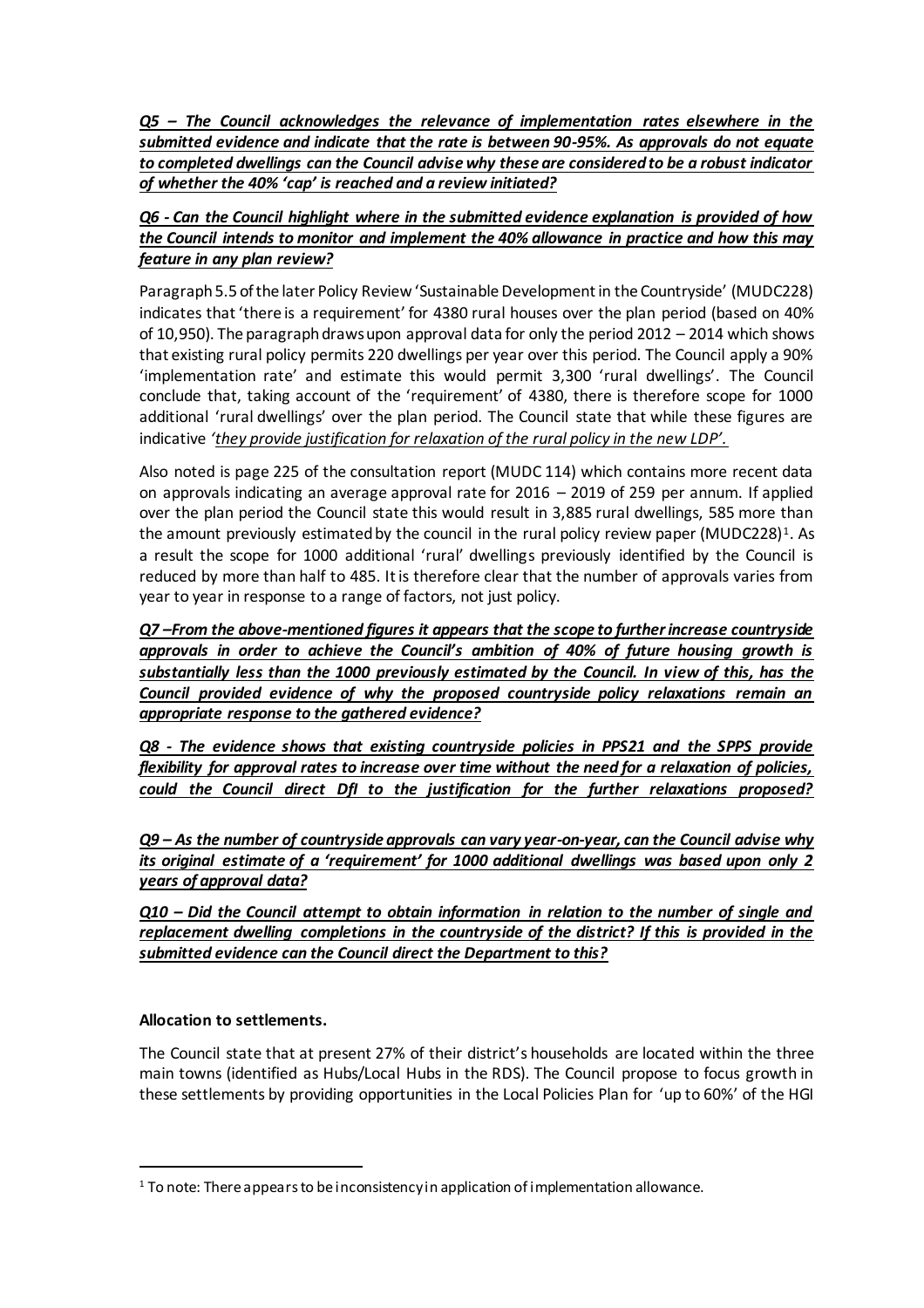to be accommodated there. The minimum threshold beneath which the Council will act to release more land is 30%.

It is unclear what has informed the upper ambition of 'up to 60%'. It appears it may have been intended to reflect the regional RDS target of 60% of new housing to be located on appropriate brownfield sites within the urban footprint of settlements greater than 5000 population, although this relates to brownfield and includes more than just Hub/Local Hub settlements (MUDC102SA). It may also been informed by the Council's evidence that unimplemented approvals and zonings within the main towns are sufficient to achieve 54% of the housing need of 11,000 identified by the plan (MUDC116 POP Consultation Report).

The Council's POP originally identified Option 1 'equitable split' as the preferred option, indicating 40% of the HGI to the rural area, 33% to settlements and 27% to the main towns. The POP consultation report also indicates a recommendation to retain the preferred 'equitable split' approach to housing allocation. The SA report (MUDC102) makes reference to a 4<sup>th</sup> option 'based on the RDS 60% target but without a specific allocation to the countryside' however this is the first point in the plan preparation process where such an option is introduced and selected.

The council state that the Housing Local Indicators (HLI) are not a table of allocations but instead an *'indicator of growth* to ensure there is adequate land in each settlement to meet targets set by the RDS'.

The Department also notes the Council approach in the HLI of identifying a range of growth scenarios for each of the main towns of between 30 – 60% of the housing requirement of 11,000. The indicated housing growth is therefore between a range 3,285 and 6589 units which is a difference of 3284 dwellings or approximately a third of the overall housing allocation A further 33% of the allocation to the remaining settlements of the district.

Taking account of the fact that the allowance to the Countryside is entirely outside the HGI (equivalent to 40% of that indicator) there appears to be 7% of the HLI to settlements that is unaccounted for.

It appears that the HLI is informed solely by the proportion of the districts population that currently reside within a given settlement. In their consultation report document (MUDC114) the Council however indicate that the strategic settlement evaluation has identified the services contained within settlements and has informed the approach to the allocation of housing.

In relation to the local towns of Maghera and Coalisland the Consultation Report (MUDC114, April 2021 page 053) indicates these settlements *'will end up accommodating more growth than their percentage share'*. The Council state this will be a matter for the Local Policies Plan. Council have not indicated how much development over and above the indicated allocation they expect these settlements to accommodate. In light of this can the Council provide clarification on the questions below:

*Q.11- Can Council clarify from within the submitted evidence the basis for identifying a range of housing growth between 30% - 60% of the HGI in respect of the main Hub and Local Hub settlements of Cookstown, Dungannon and Magherafelt?* 

*Q12 - Can the Council direct DfI to where, in the submitted evidence, the reasoning for the apparent change of approach to distributing the housing requirement is set out? (i.e. from the 'equitable split' favoured at POP stage to the approach eventually adopted in the draft Plan Strategy)*

*Q13 – Does the range of growth indicated to the hub settlements provide sufficient clarity and certainty on the amount of housing that will take place over the life time of the plan.*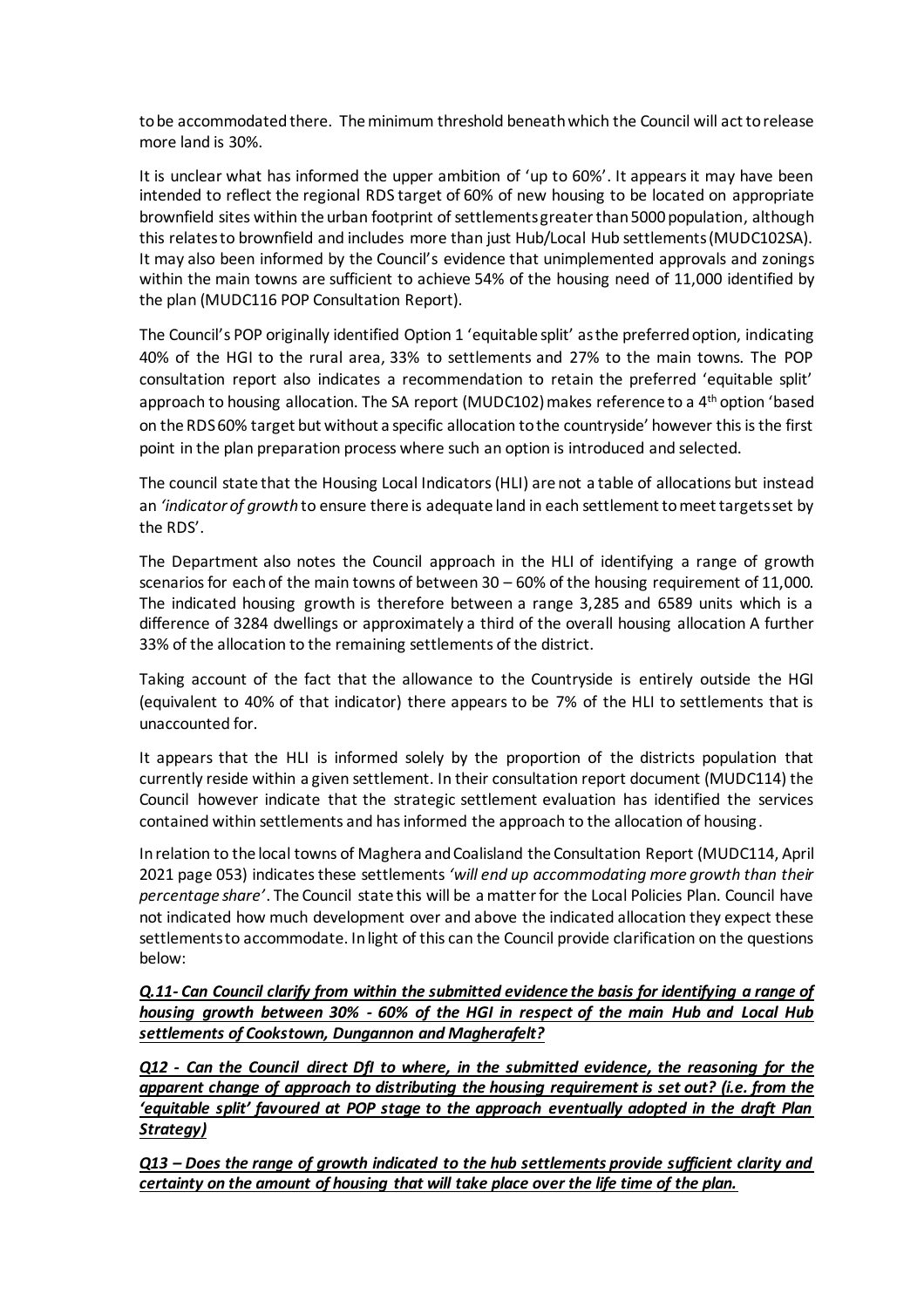*Q14. - In order to assist in the Department's assessment of the submission can MUDC provide clarification as regards the 7% of the Housing Local Indicator not accounted for in allocation to settlements?*

*Q15 - Can the Council clarify the status of the Housing Local Indicators and further explain how existing commitments have been taken into account in the allocation of growth to settlements?*

*Q16 – Can the Council clarify what evidence, other than a settlements existing share of the district's population, informed the HLI to settlements. In particular, can clarification be provided on whether the Strategic Settlement Evaluation, including assessment of environmental capacity, has influenced these choices?*

*Q 17 - Can the Council explain the statements within the public consultation report that the LPP may facilitate a different level of growth from that indicated by the Housing Local Indicator in the draft PS? In light of the Planning Act 2011 which requires that the LPP is consistent with the PS (Section 9)* 

The Council, in their consultation report on representations and counter-representations (MUDC14, p61; p65), state they are not allocating 30% of the HGI to these settlements but instead making provision to accommodate up to 60% of growth while ensuring that land supply does not fall below 30%. The Council also indicate in their consultation report that more land will be released should the supply fall below that necessary to accommodate 30% of the HGI.

In its consultation report on reps and counter-reps(MUDC114) the Council state that by providing opportunities for 60% of the districts HGI to be located in the three main towns there will *"inevitably be a growth in their population over the plan period*" (page 29).

The most recent housing monitor report for MUDC indicates that at 1 April 2020 there was a remaining potential of 1514 units in Cookstown, 2597 units in Dungannon and 1496 units in Magherafelt. This gives a total of 5607 units. Based on the average build rate for the last 5 years there would therefore appear to be approximately 29 years supply in Cookstown; 41 years in Dungannon and 18 years in Magherafelt. There is therefore approximately 29 years supply based on the current supply and average build rate across all 3 hubs

The table below contains data extracted from the Council's Housing Monitor evidence. It shows the number of completions in Hubs settlements over a 5 year period. The Council may wish to conduct its own assessment to confirm these figures.

|             | $2015 -$<br>2016 | 2016-<br>2017 | $2017 -$<br>2018 | $2018 -$<br>2019 | $2019 -$<br>2020 | Average |
|-------------|------------------|---------------|------------------|------------------|------------------|---------|
| Cookstown   | 18               | 6             | 105              | 65               | 66               | 52      |
| Dungannon   | 47               | 9             | 61               | 17               | 179              | 63      |
| Magherafelt | 13               | 14            | 231              | 32               | 125              | 83      |
| Total       | 78               | 19            | 397              | 114              | 370              | 196     |

The Council's minimum target of maintaining housing land availability sufficient to achieving 30% of the Council's housing requirement means that over the lifetime of the plan, as a minimum, sufficient housing land should always be available in hubs to accommodate at least 3,300 units. According to the latest Housing Monitor at 1 April 2020 there was housing land sufficient to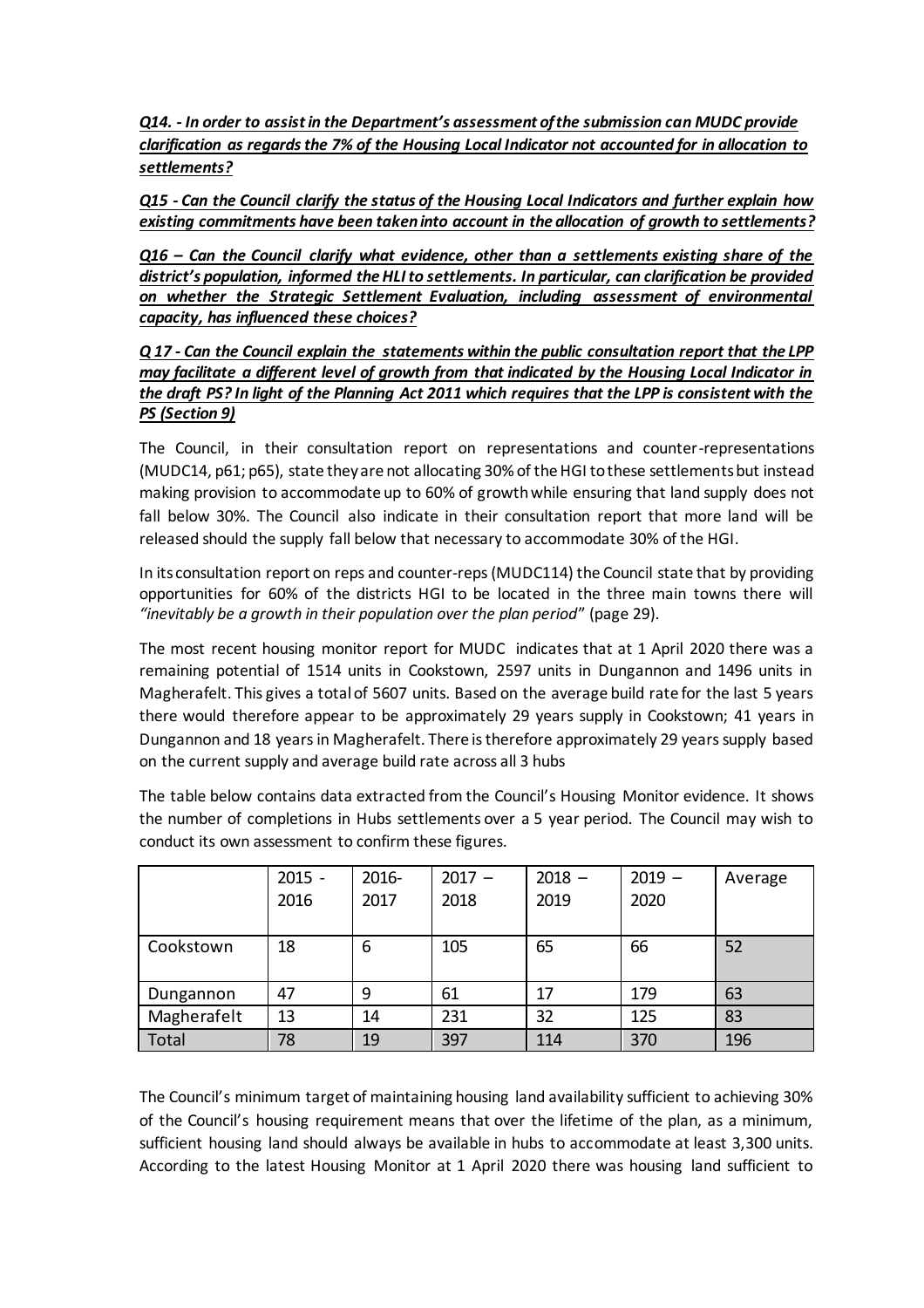accommodate 5607 units. Therefore the additional capacity available over and above the 30% minimum suggested by the Council is 2307. Based upon the average completion rates within the hubs over the last 5 years (see table above) it would therefore appear that there is approximately 12 years additional supply before the 30% threshold might be triggered (if current completions rates are sustained). This would most likely take the plan beyond its stated end date.

By extrapolating the average figure of 196 units per annum over the remaining 10 years of the plan the anticipated number of completions over the remaining period can be estimated at approximately 1960 units. This is less than the approximately 2300 unit margin (April 2020) that currently exists over and above the 30% 'trigger' point. This also indicates that if current completion rates are sustained the 30% threshold appears unlikely, within this plan period, to trigger the need for a review and/or the release of additional land in the hubs. Furthermore when existing completions in the years 2015 – 2020 are added to this projection the total number of dwellings that can be expected to be completed over the plan period is approximately 2940. Expressed as a percentage of 11,000 this is equivalent to approximately 27% which aligns with the existing proportion of households in hubs as a percentage of the total number across the district. The current evidence therefore appears to indicate that, based on current completion rates, the Council will likely not achieve the objective of strengthening the hubs by increasing the proportion of households located there.

Based upon current data it appears that the draft Plan Strategy is unlikely to deliver the minimum objectives in respect of the Hubs and will likely still result in a proportionally higher share of future growth being directed to the countryside of the district. This appears not to support of a strengthening of the Hubs in comparison to other parts of the district, including the countryside.

### *In light to the above, can the Council give further consideration to the following:*

*Q18 - Completions in the main towns (based on recent completion rates) appear likely to be approximately equivalent to 27% of the planned housing requirement of 11,000. Therefore, are there any other measures, in addition to the possible release of more land, that's the Council considered to increase the % share of the district wide housing need accommodated in the hubs?*

*Q19– Can the Council please explain the reason for the contrasting approach between Hubs and the Countryside where a 'shortfall' in approvals below 40% 'cap' of the HGI is presented as justifying numerous further policy relaxations there?*

*Q20 - Can Council direct DfI to submitted evidence that further explains how the approach to the allocation of growth to the three main towns is in line with RDS regional policy objective of growing the population of the Hubs within the council area?* 

#### **Phased release of Land**

*Q21 – Can the Council explain the phased approach to the release of housing zonings and how the high level of commitments outlined within the Draft Plan Strategy is consistent with the Councils approach?* 

*Q22 – The Council identify the need for housing land to be identified as Phase 1 and Phase 2 respectively, however did the Council consider the need for a strategic policy relating to both housing and employment land that would align the release of both in accordance with need/infrastructure availability?*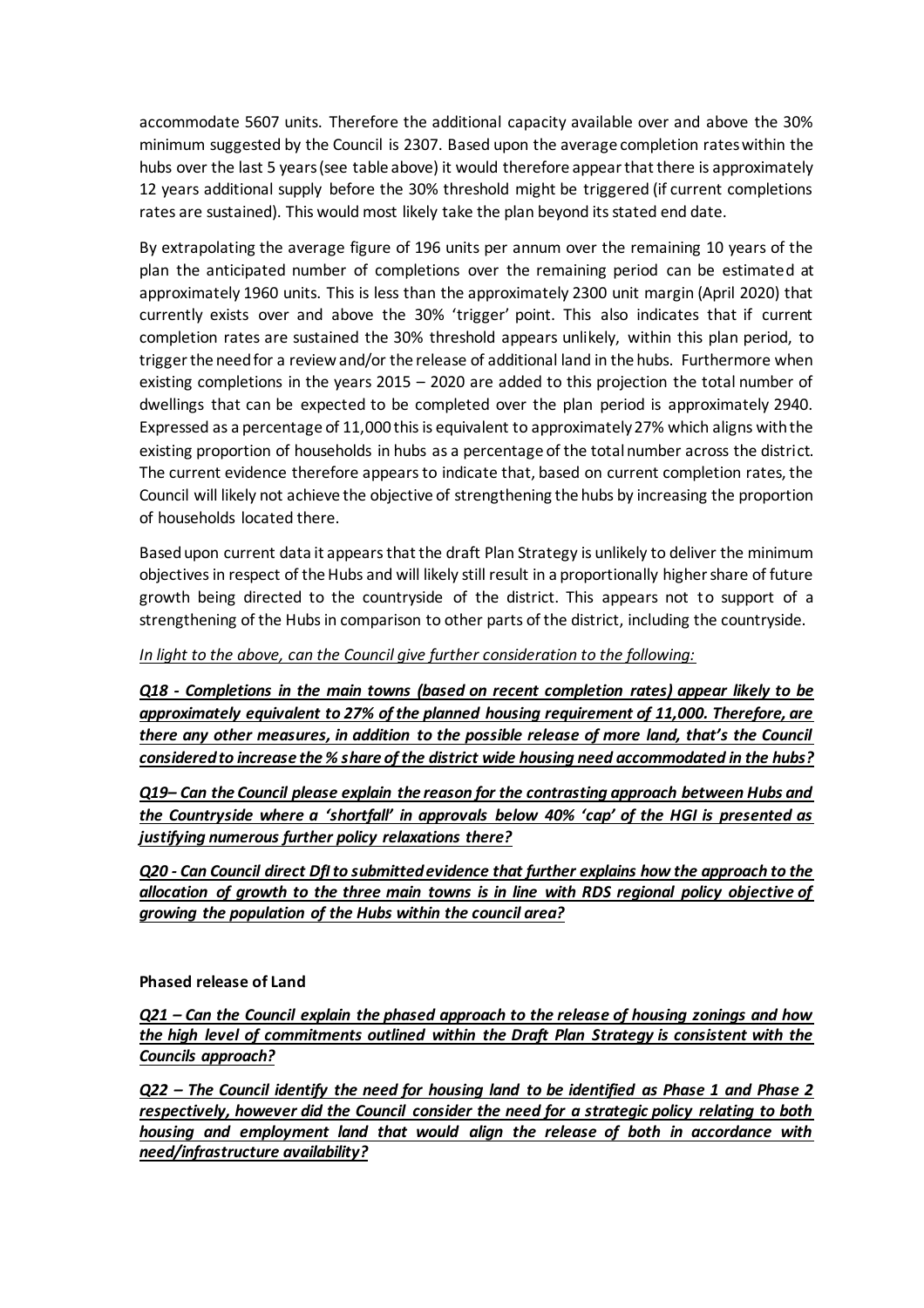## **APPENDIX 2 – CLARIFICATION QUESTIONS - ECONOMIC DEVELOPMENT/ADDITIONAL IN THE COUNTRYSIDE**

### **Further opportunities for new economic development in countryside despite significant quantity of undeveloped economic development land in main Settlements/Hubs.**

The Council's own evidence indicates a significant amount of land zoned for economic development purposes within extant area plans remained undeveloped. The Council's latest information is contained in their 'Industrial Monitor October 2018' (MUDC302) which indicates that, of the land zoned for 'industry' in the Cookstown Area Plan 2010 some 71.5% remains undeveloped. Of the land zoned in the Dungannon and South Tyrone Area Plan 2010 62% remains undeveloped. Finally of the land zoned in the Magherafelt Area Plan 2015 the vast majority, 94%, remains undeveloped.

MUDC have adopted a more permissive approach to new economic development in the countryside, in particular draft Policy ECON2 (Economic Development in the Countryside). This policy sets out an extensive list of opportunities (criteria a–j). Some of these are based on regional policy set out in the SPPS and PPS4 PED  $3 - 6$ , however Council indicate in their Economic Development Policy Review Paper (MUDC219) that current policy does not reflect the local circumstances in Mid Ulster and greater flexibility (e.g. PED 5 and 6) would allow proposals to be determined on their merits. Council also indicate (MUDC paragraph 4.27) that in areas where there is a high concentration of existing rural industry, 'it could be argued' that rural character has already been altered or indeed in some cases undermined. Council also state that regional policy does not recognise "home grown industries and businesses" are an important aspect of employment and economic prosperity in the area.

*Q1 - RDS (RG1) and the regional strategic objectives and policy of the SPPS (para 6.66 and 6.88) support economic development of an appropriate nature and scale however the aim is to direct new economic development opportunities to the Hubs or higher performing town/city and to*  limit, for rural amenity and wider sustainability objectives, the level of new building for *economic development purposes outside of settlements. Can the Council direct the Department to evidence within the submission which outlines how draft policy ECON2 , is supportive of strategic guidance contained within the RDS and SPPS?* 

*Q2. Furthermore, in providing clarification, can the Council direct the Department to evidence within the submission outlining how the approach to new economic development in the countryside (ECON2) is supportive of the Council's own plan objectives including SPF2 (to focus growth within the three main towns/Hubs of Cookstown, Dungannon and Magherafelt) and SPF3 (to consolidate the role of Coalisland and Maghera as of the draft Plan Strategy)?*

*Q3 – The council state that there is already a proliferation of existing rural enterprises meaning that in some locations 'it could be argued' that rural character has already been altered/undermined. Can the Council please highlight what evidence within the updated Landscape Character Assessment Review has informed the Councils view in this regard which provides part of the justification for RIPA designation?*

*Q4 – Can the Council clarify how the proposed extension of the industrial footprint at the proposed Tullyvannon RIPA is consistent with the stated purpose of RIPAs to consolidate existing industry?*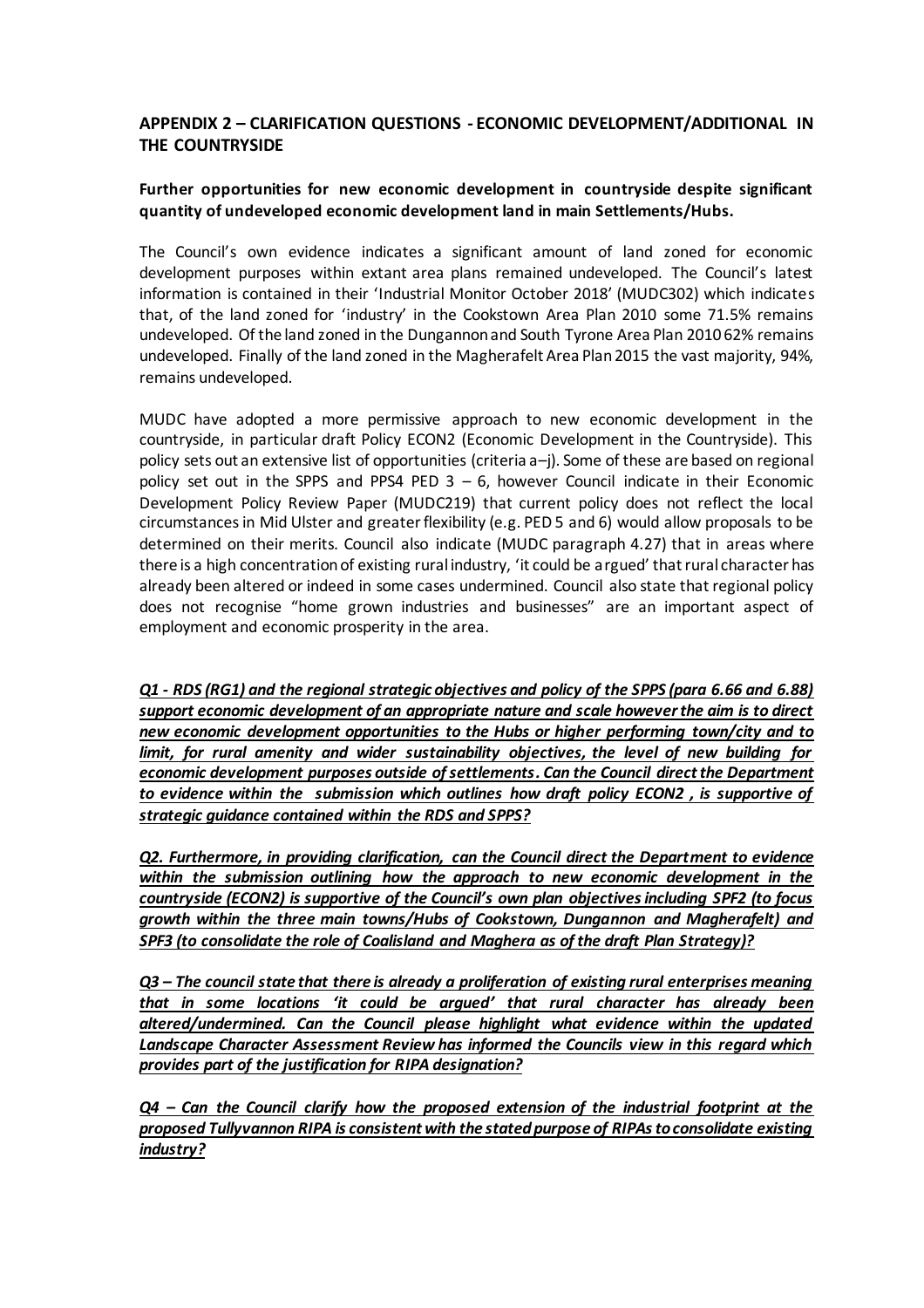*Q5 – Is the Council aware how many other locations within the MUDC district would meet the criteria for RIPA designation set out within the draft Plan Strategy at paragraph 4.37? Furthermore do the findings of the updated Landscape Character Assessment Review support the designation of the RIPAs generally?*

### **Methodology for arriving at the number of jobs, quantity and distribution of economic development land in main settlements/Hubs & local towns.**

In arriving at a minimum requirement of 8,500 jobs the Council has developed their own methodology which draws upon data from the 2011 Census as well as NISRA 2014-based population projections. The methodology also includes an adjustment to account for the aim of reducing the proportion of the working age population classified as 'economically inactive' (document 'Enabling Success: Supporting the transition from economic inactivity to employment sets a target of 70% of the working age population being economically active by 2030). While the addendum took account of the 2014 population projections 2016-based and 2018 based projections have been published by NISRA in April 2018 and 2020 respectively.

The Council state at paragraph 5.10 of Position Paper 3 state "the calculated jobs figure is sensitive to economic changes and population projections changes". Accordingly the Council state that any target set should be kept under review.

### *Q6. In providing clarification, can MUDC direct the Department to any evidence within the submission which shows consideration by Council of the impact of any later projections?*

The objective of the plan states that it aims to facilitate the creation of at least 8,500 new jobs by 2030 at a variety of locations accessible to all members of the community, including those without a private car. The Council estimate 170 hectares of land is required, based on a ratio of 50 jobs per hectare. The council acknowledge this assumes all new jobs will be supported on zoned employment/industrial (paragraph 6.3 of Position Paper 3). Accordingly 170 hectares results in what the Council describe as a "degree of over zoning" allowing the plan to provide a choice of sites in different locations to encourage economic growth.

It appears that the figure of 50 jobs per hectare is based upon a survey of employment on industrial estates in Omagh and Fermanagh carried out by Planning Service in 2006.

### *Q.7 –Noting that the methodology will result in a degree of over-zoning did the council consider the application of a phased approach to the release of economic development land similar to the approach taken in respect of housing land?*

In terms of the distribution, the Council indicate that the 170Ha should be focused in the main settlements with the plan indicating that 60Ha will be zoned in Dungannon, 55Ha in Cookstown and 55Ha in Magherafelt. The Council indicate that this approach is supportive of the Draft Plan Strategy SPF2 which seeks to strengthen the role of the Hubs as main centres of employment. Council indicate that this approach supports the RDS RG1 (to ensure an adequate supply of land to facilitate economic growth) and SFG11 (promote economic development opportunities at the Hubs).

### *Q8. In providing clarification, can MUDC direct the Department to evidence within the submission showing consideration by the Council of how its approach to economic development*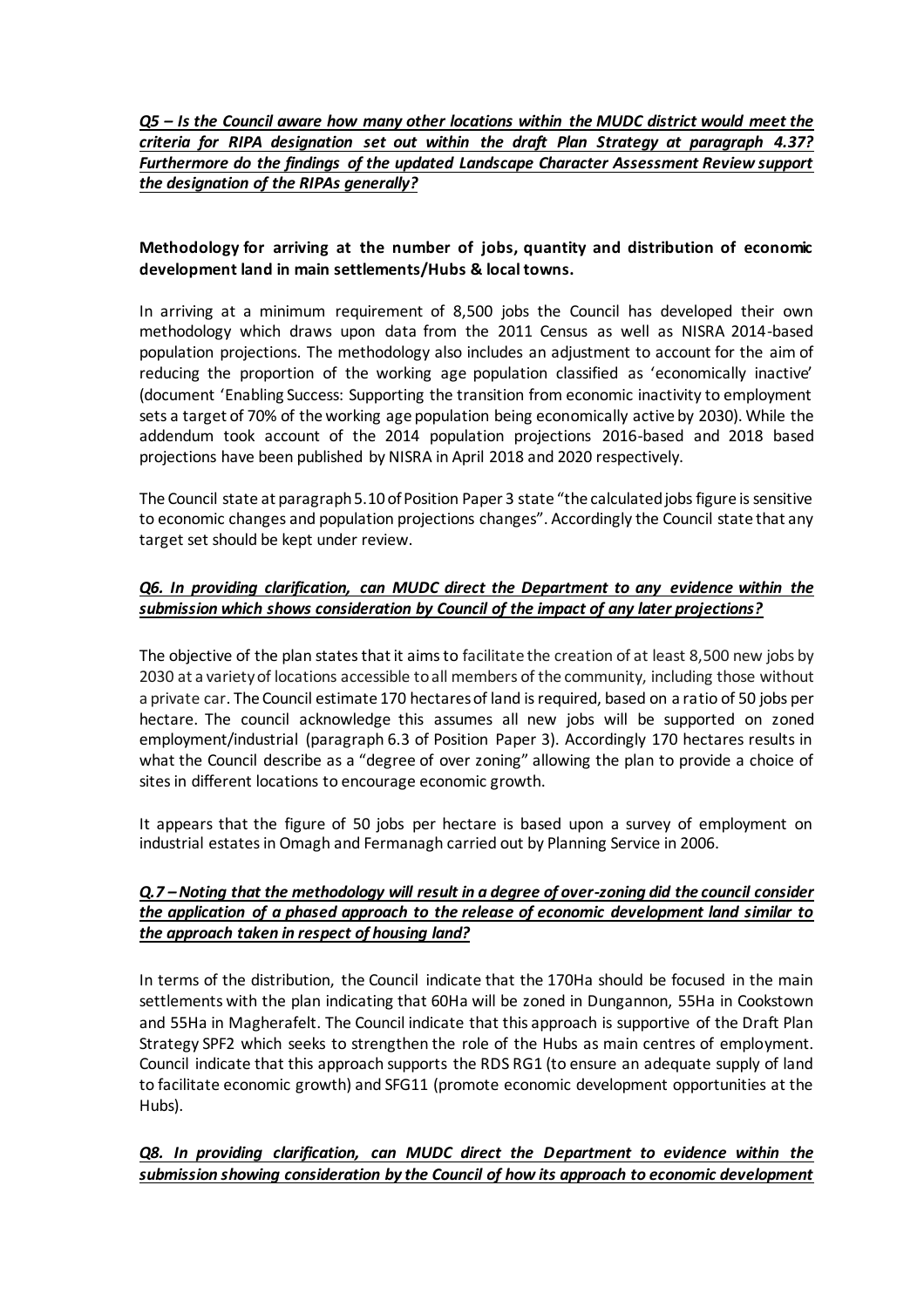### *in the countryside will promote economic development at the hubs, in line with SFG11 of the Regional Development Strategy?*

### **Distribution to Local Towns Maghera & Coalisland**

The council do not propose to make a specific allocation of economic development land to Coalisland and Maghera as it is considered in the main that these would be privately led. The Settlement Appraisals prepared by the Council for Coalisland and Maghera identify extant industry and business zonings. Maghera currently has 7.6 hectares of land zoned for industry and economic uses, while Coalisland has 19 hectares of land zoned for this purpose.

In response to the public consultation it appears that the MUDC consider this to be in accordance with the objective of focusing economic growth in the main settlements /Hubs. The Council state that economic development land will not be zoned in the local towns for flexibility reasons.

MUDC however indicate, within its consultation report, that economic development land may be zoned at LPP stage to protect existing economic activity from competing uses or provide opportunities to meet local need. If the council were to make an allocation to the local towns this would likely be in addition to the 170 Ha already allocated across the three hubs.

Overall this approach appears to differ from that of the draft Plan Strategy which indicates (para 4.21) that no specific allocation will be made to the two local towns.

### *Q9. In providing clarification, can MUDC direct the Department to evidence within the submission which shows consideration by Council as to reason for the change of approach between publication of the Draft Plan Strategy and subsequent Public Consultation Report for Coalisland and Maghera?*

### **Evidence used to inform and justify policy changes with regard to Economics Development in MUDC.**

The main evidence papers supporting the Council's proposed approach to Economic Development include Position Paper 3, Employment and Economic Development (Feb 2015); Economic Development Policy Review (Feb 2016); Position Paper 3- Addendum, Employment and Economic Development (in response to NISRA May 2016 pop projections); and Industrial Monitor October 2018 – Report on Summary of Findings (as at Oct 2018). Other evidence papers are also relevant.

Other than an additional short paper to consider the implications of Covid-19 on the draft Plan Strategy – March 2021 (MUDC 403) there appears to have been no review or update to the policy paper/ addendum highlighted above.

The Covid paper addresses the impact of the pandemic on the economic development and town centre growth. The paper does not draw upon any updated data sources and still refers to the NISRA census of employment 2014. It concludes that the figure of 8500 jobs remains relevant and that the figure of 50 jobs per hectare used to determine the land requirement, although lower than the existing average density for jobs in Mid Ulster of 65- 75 jobs per hectare, is more suited to the continuing requirement for social distancing.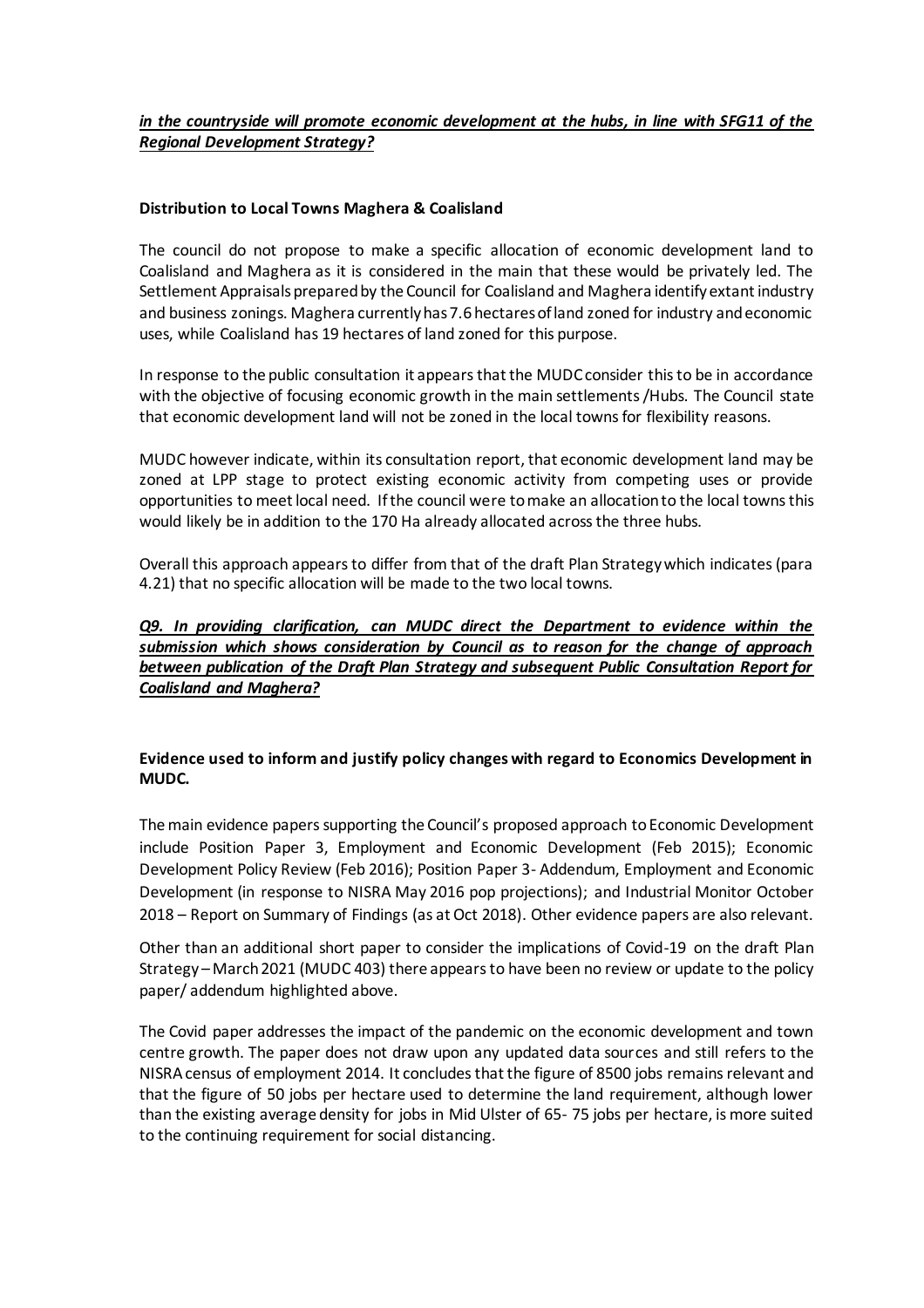The Council has continued to use the NISRA census of employment 2014 despite other sources of evidence being available regarding employee jobs and the profile of employment for the district (e.g. up-to-date Business Register and Employment Survey prepared by NISRA).

*Q10. In order to aid the Department's consideration of the MUDC submission can Council, through directing DfI to evidence within the submission, demonstrate how it has taken account of any updated data sources to support its approach to employment and economic development, to that presented in the papers of 2015, 2016, 2018 and 2021 (as referred above)?*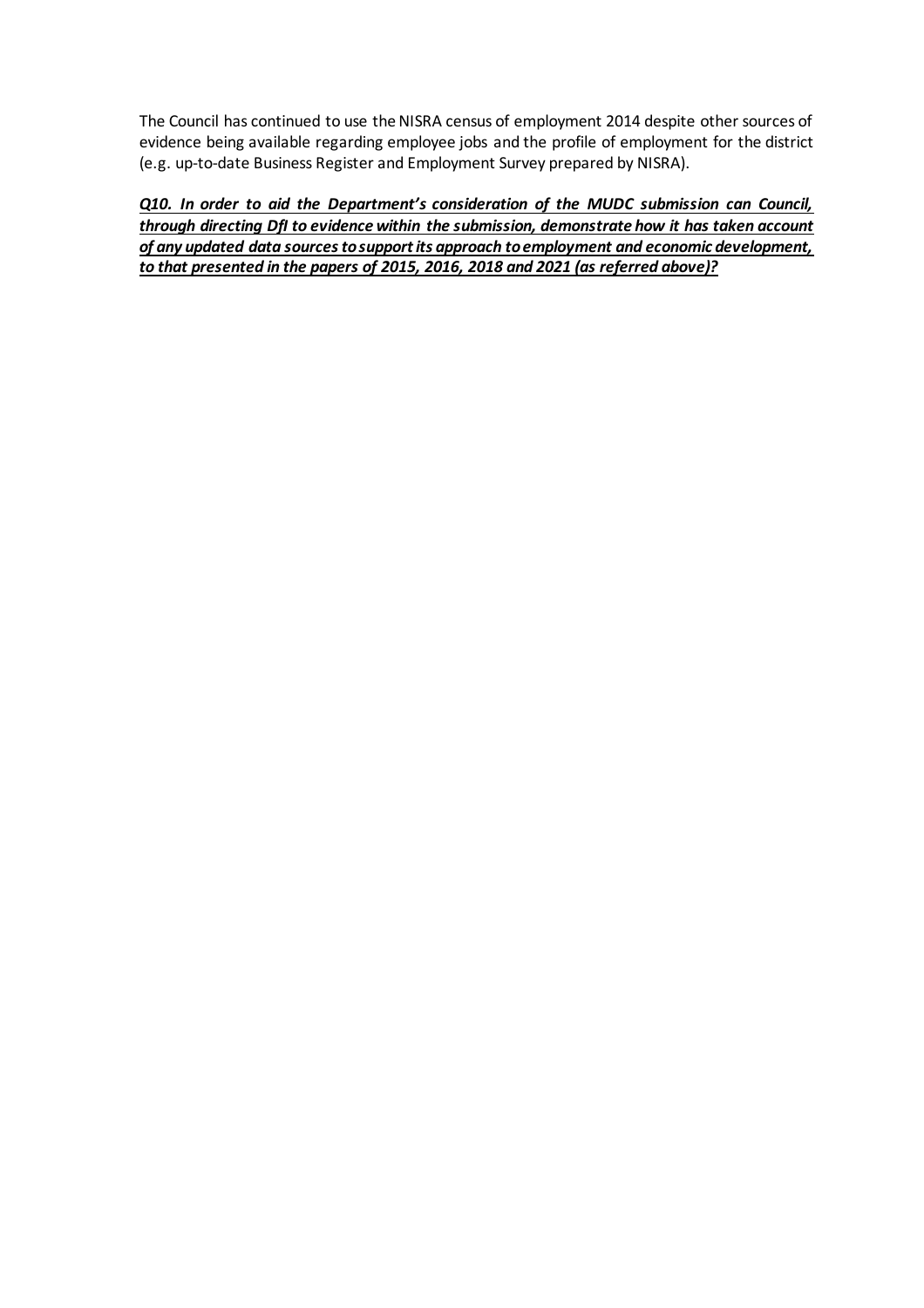# **APPENDIX 3 – CLARIFICATION QUESTIONS ON RESIDENTIAL DEVELOPMENT IN THE COUNTRYSIDE**

Evidence presented by MUDC indicated that rural dwellings approved between April 2008 & March 2014 in Cookstown were 793, in Dungannon were 1385 and in Magherafelt were 993. It appears that Reserved Matters applications relating to an Outline application decided within the study period are not included, applications seeking to renew an existing approval previously decided within the study period are not included and where there is more than one application/appeal decision relating to the same site within the study period, only one decision is included.

*Q1. In order to assist Departmental consideration of the MUDC submission, can Council please direct the Department to evidence which would provide clarification of the Council's adopted methodology in using full and reserved matters approvals in 2 years (2012 – 2014) only?* 

# *Q2. In order to facilitate Departmental consideration of the MUDC submission, can Council please direct the Department to evidence providing quantification of housing completions for this period?*

The Development Pressure Analysis paper (MUDC212 - September 2015) provides an analysis based on all Outline, RM and Full applications. Paragraph 2.12 states specifically that:

*"The trends highlighted above are largely based on a desktop assessment only. It is suggested that a more detailed assessment, including complementary field survey work would be required in order to justify the introduction of a stricter policy regime in certain areas, or relaxation in others as the case may be".*

### *Q3. In order to aid the Department's consideration of the MUDC submission can Council, through directing DfI to evidence, demonstrate how the results of further field survey work undertaken by the council has helped support the proposed policy approach?*

Policy CT1 of MUDC Draft Plan Strategy contains what appears to be a broad exception to the regional strategic policy direction to cluster/consolidate where there are environmental or operational reasons why this is *'impracticable'*.

*Q4. To aid the Department's consideration of the MUDC submission can Council, through directing to the submitted evidence, demonstrate how this approach takes account of the regional strategic policy approach of the SPPS, which applies the general principal of clustering, consolidating and grouping to all development in the countryside (with limited exceptions in relation to Dwellings on Farms)?*

As a general policy, CT1 applies to all applications for residential development in the countryside. On this basis it represents a significantly different approach to the examples set out by the Council. The SPPS sets out range of specific opportunities within the countryside, consistent with regional strategic objectives. Justification for additional opportunities outlined by MUDC in the Draft Plan Strategy must be based on evidence presented by the Council. The SPPS states that other types of development in the countryside can be considered in line with the other policies set out within the SPPS.

The Department notes the MUDC statement: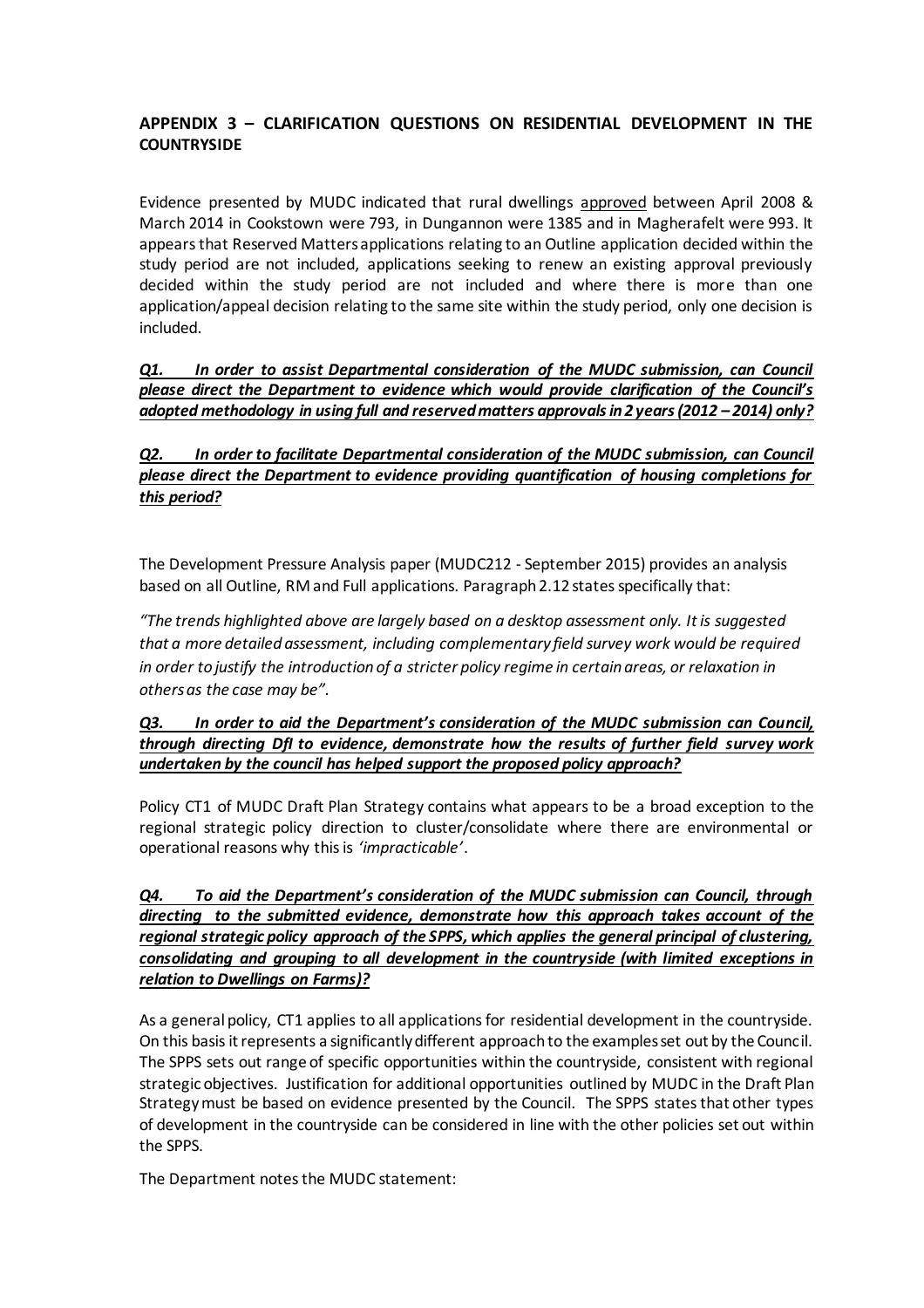*"The SPPS clearly provides for housing in the countryside, (our emphasis) along the lines of which the Council has adopted new policies. We have however provided for additional exceptions. Mid Ulster has a high rural population* – 40% of our households live in the Countryside.<br>Prior to the introduction of PPS 14 arowth in the countryside was approximately 1100 per *PPS 14 growth in the countryside was approximately 1100 per year. Now we are currently experiencing figures of approximately 270 per year, based on current policy."*

*Q5. In order to aid the Department's consideration of the MUDC submission can Council, through directing DfI to submitted evidence, demonstrate how the above Council Statement is reflective of the SPPS regional approach?*

*Q6. In order to facilitate Departmental consideration of the MUDC submission, can Council please direct the Department to evidence estimating the likely impact of additional opportunities under proposed policy CT2 in terms of the potential number of additional development opportunities in the countryside? Has the Council considered the impact of these measures in the context of the HGI 40% allowance in respect of residential development?*

*Q7. In order to facilitate Departmental consideration of the MUDC submission, can Council please direct the Department to evidence explaining the basis for the policy wording and in particular if it has considered the extent to which policy criteria CT2(F) may compromise criteria CTY2(E)?*

CT2 (h) of the Plan Strategy document provides draft policy for provision of a dwelling for a carer or someone availing of care. MUDC states that 10+% of the population rely on a degree of care/social benefits of extended families and within the Consultation Report advise that *"the Department has failed to recognise the serious structural changes occurring in society".* 

In addition to the principle of this policy, it is noted that the approach relies on the use of occupancy conditions that the council have acknowledged elsewhere within their consultation report are *"against the ethos of existing rural policy which is based on minimum use of occupancy conditions".*

### *Q8. In order to facilitate Departmental consideration of the MUDC submission, can Council please direct the Department to evidence underpinning the inclusion of Policy CT2 (H) of the Draft Plan Strategy and how Council envisage the implementation, assessment and enforceability of this proposed policy?*

CT2 (j) of the Plan Strategy document provides draft policy for provision of a dwelling for the holder of a commercial fishing licence. It appears that there are 79 licenced permit holders currently residing in MUDC, which amounts to 0.77% of the revised HGI figure of 10,300. It also appears that these dwellings will be restricted for MUDC residents.

*Q9. In order to facilitate Departmental consideration of the MUDC submission, can Council please direct the Department to evidence underpinning the need for the inclusion of Policy CT2 (H) of the Draft Plan Strategy and how Council envisage the implementation, assessment and enforceability this proposed policy?*

*Q10. In order to facilitate Departmental consideration of the MUDC submission, can Council please direct the Department to evidence which outlines the operational requirements of the job*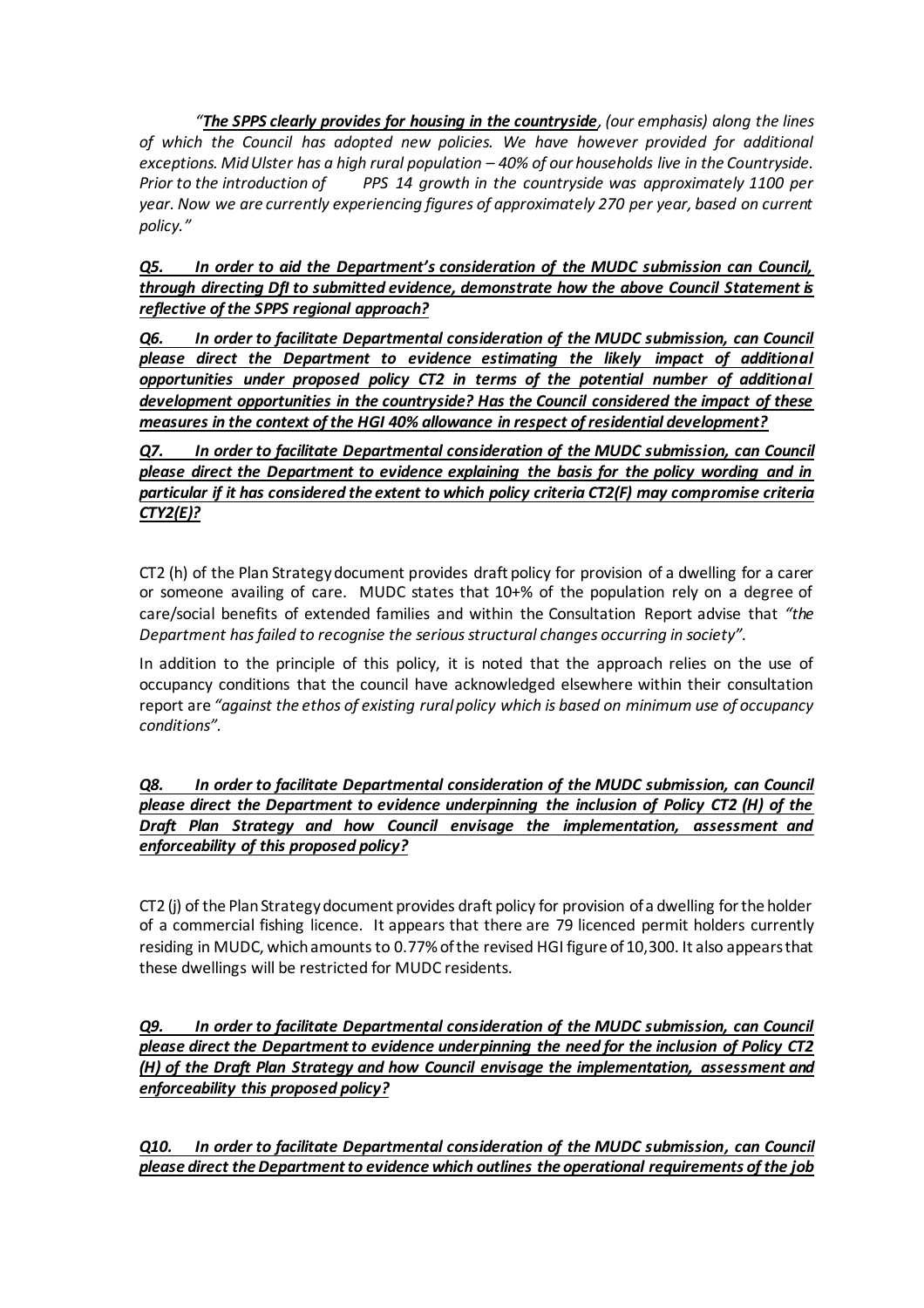# *that necessitate being located in the countryside adjacent to the Lough, as opposed to a nearby settlement for example?*

The draft policy supports strategic policy SPF 7 'Support Rural Regeneration in Remoter Areas through the Designation of Dispersed Rural Communities (DRCs). The SPPS makes no provision for DRCs to be designated however it is acknowledged that the district already has 3 existing DRCs. The J&A states that some rural areas display symptoms of economic and social disadvantage and that in the interests of promoting rural regeneration the council has designated DRCs.

*Q11. In order to facilitate Departmental consideration of the MUDC submission, can Council please direct the Department to evidence in relation to the economic and social disadvantage that underpins their continued designation, and the identification of any new DRC designations that may be brought forward.*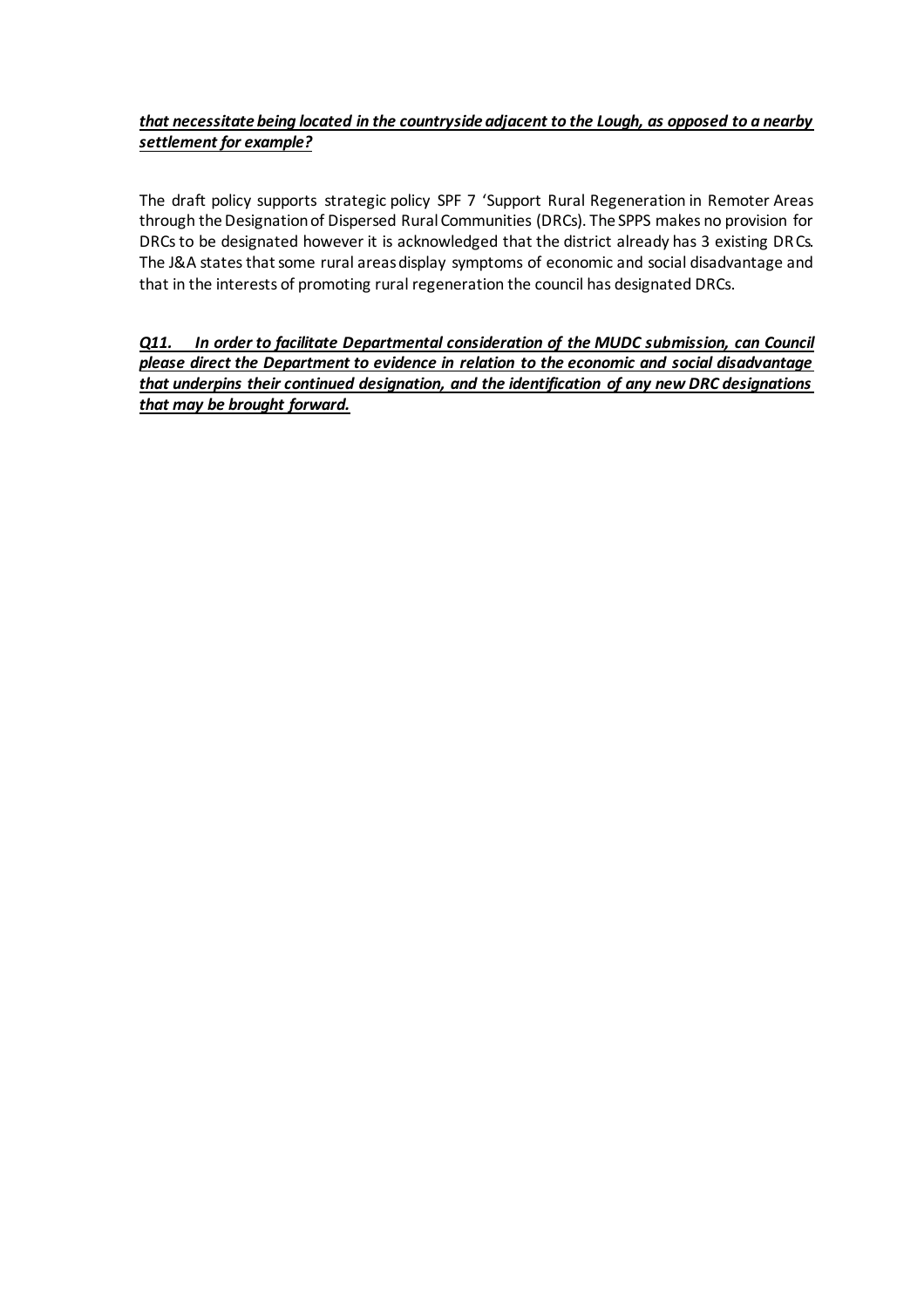# **APPENDIX 4 – CLARIFICATION QUESTIONS ON LEGAL/PROCEDURAL COMPLIANCE**

### **Erroneous References**

MUDC405 (Soundness Self-Assessment Checklist) appear to make inaccurate references to documents.

For Example:

- Page 3 of MUDC405 (re Soundness Test P1 regarding the LDP Timetable) signposts to MUDC409 for details of compliance with the LDP Regulations. However, MUDC409 does not appear within the Council's Document Library. It is noted that MUDC407 presents the Council's assessment of compliance with the LDP Regulations.
- Page 4 of MUDC405 (re Soundness Tests P1 & P2 and the Statement of Community Involvement) signposts to MUDC408 for details of compliance with the SCI. However, MUDC408 presents a report on the dPS and linkages to the Marine Plan. It is acknowledged that the Council's assessment of compliance with the SCI is contained within MUDC406.
- Page 5 of MUDC405 (re Soundness Test 2 and POP consultation) signposts to MUDC409 for details of the Council's compliance with the LDP Regulations. As stated above, there is no such reference, and that MUDC407 appears to present the Council's intended assessment. It is noted that the same incorrect reference is made on page 7 of the document in relation to the consideration of representations to the POP.

## *Q1. It appears that these documents may have been renumbered/reorganised after the Soundness Self-Assessment has been completed – can the council clarify?*

# **Notification to consultation bodies throughout LDP Preparation - Reg 10(c), Reg 15(c), Reg 17(e)(f)**

 Councils are required to demonstrate they have notified consultation bodies, and whilst sample correspondence is included (and noted within MUDC407), no distribution lists have been provided for who this was issued to (i.e. consultation bodies) for each of these regulations.

### *Q2. Can the Council provide a copy of distribution lists to satisfy these regulations?*

### **Council approval of LDP Timetable - Reg 7(1)(a)**

- The Council advises that the original draft of the LDP Timetable was approved by the Council and subsequently submitted to the Department for its agreement. Following advice from the Department, a number of amendments were made to the Timetable, which was resubmitted to and agreed with the Department.
- It is unclear from the evidence included within the submission documents, whether the Council was made aware of the amendments made to the document, or if the amended document was approved by resolution of the Council prior to resubmission to the Department.

### *Q3. Can the Council provide clarification regarding this matter?*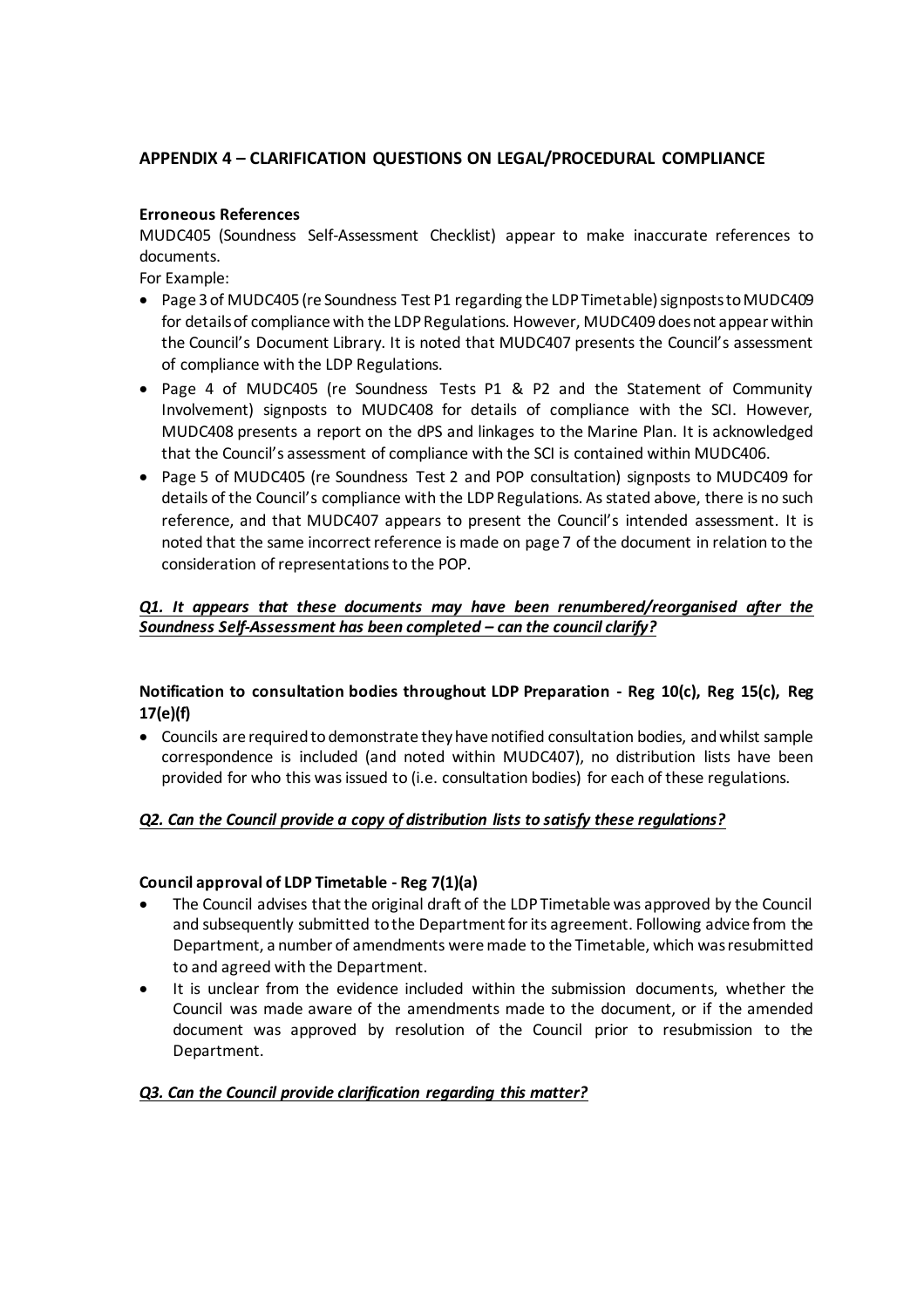### **Local Advertisements - Regs. 8b, 10d, 15d, 17d**

- The Council has provided copies of public notices placed in local newspapers and the Belfast Gazette. However, it is noted that the publications appear to vary (at different stages of the process).
- It is noted that the Council's publicity arrangements for the LDP documents have changed each time the SCI has been amended. Generally, the adverts provided are from publications as specifically stated in the Council's SCI. However, not all adverts (from all publications) have been provided.
- In order to confirm that the Council has complied with its SCI(s) in the context of the requirements for LDP publicity in accordance with the LDP Regulations, could the Council to provide copies of **all** advertisements placed in local newspapers.

Further information is set out below in relation to the local advertisements requirement

### **Availability of timetable - Reg 8(b)**

 The Council's SCI (May 2016) sets out public notices were to be published in the Mid Ulster Mail and Tyrone Courier re the LDP Timetable. However, the advertisements provided by the Council originate from neither of these publications.

## *Q4. Can the Council confirm which publications the public notices were placed, and provide copies of those advertisements?*

• The Council's SCI (October 2018) sets out public notices were again to be published in the Mid Ulster Mail and Tyrone Courier. **Appendix 16 of MUDC407** provides advertisements that were placed in the Derry Post (4/11 Dec 2018), and in the Mid-Ulster Mail (6/13 Dec 2018), No notice has been provided to show advertisement specifically in the Tyrone Courier.

# *Q5. Can the Council confirm those publications within which public notices were placed, and provide copies of those advertisements that have not already been submitted?*

### **Availability of the preferred options paper - Reg. 10d**

 The Council's SCI (May 2016) states public notices were to be published in the Mid Ulster Mail, the Tyrone Courier and the Belfast Gazette. No notice has been provided to show advertisement specifically in the Mid Ulster Mail, however copies of public notices placed in the Mid Ulster Observer have been submitted. The Department understands the Mid Ulster Observer and Mid Ulster Mail are two separate publications.

### *Q6. Would the Council be able to provide a copy of this advert from Mid Ulster Mail or provide clarification on this point?*

#### **Availability of Dps - Reg 15d**

 The Council's SCI (October 2018) states that public notices were to be placed in the Mid Ulster Mail, Tyrone Courier, Tyrone Times, Derry Post, Impartial Reporter and the Belfast Gazette. However, only those notices placed in the Tyrone Courier and Belfast Gazette have been provided as evidence.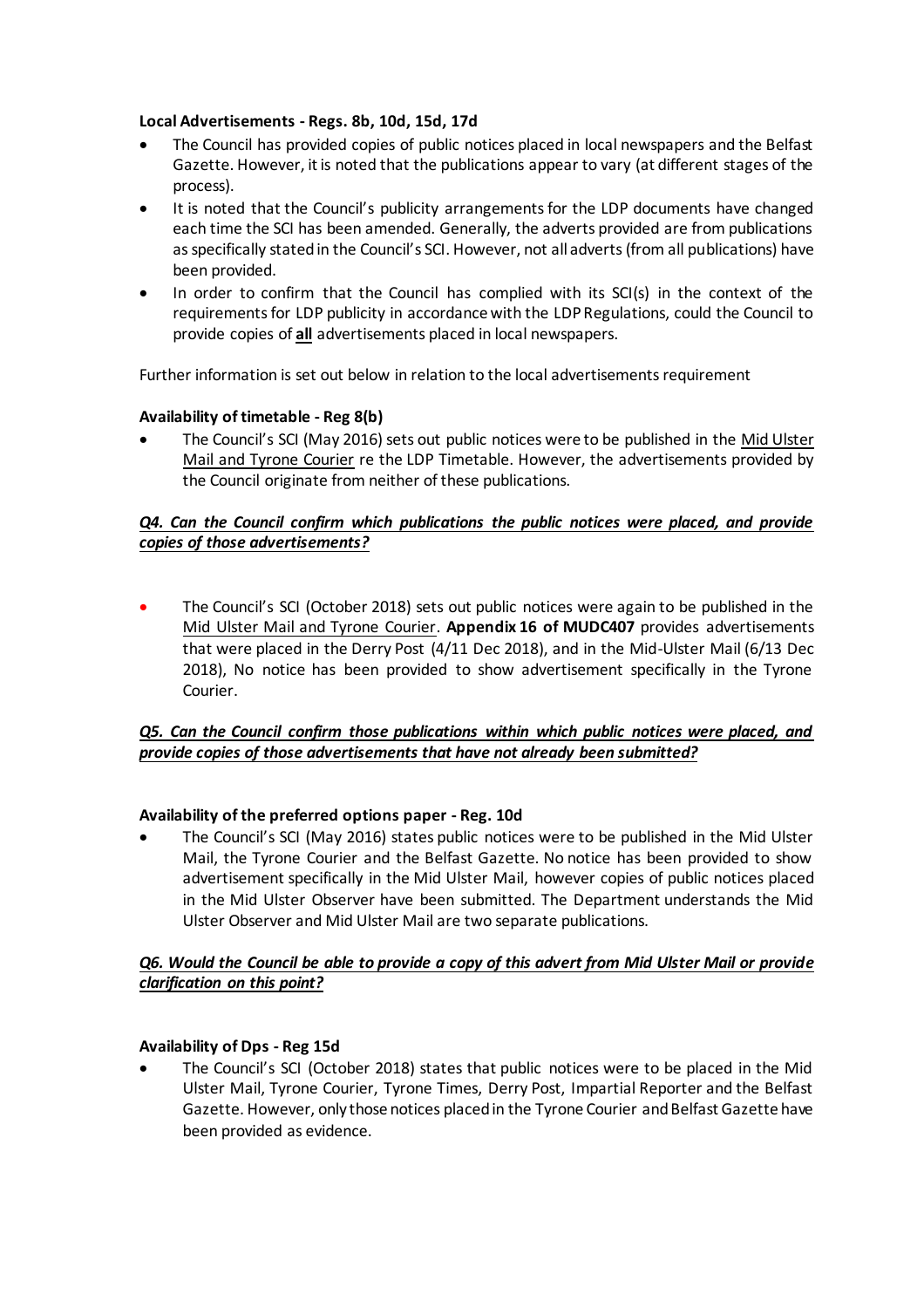# *Q7. Is the Council able to confirm that public notices were placed in the remaining publications in accordance with the SCI in effect at that time?*

 When the re-consultation was undertaken, it is noted that the Council's SCI (Oct 2018) states that public notices were to be placed 'in the Mid Ulster Mail, Tyrone Courier, Tyrone Times, Derry Post, Impartial Reporter and Belfast Gazette.'. Only those notices placed in the Mid Ulster Mail and Belfast Gazette have been provided by the Council in its submission documents.

## *Q8. Can the Council confirm if there were notices placed in any other publications, and if so, could copies of those advertisements be provided?*

### **Availability of representations on a DPD - Reg 17d**

- **Appendix 37 of MUDC407** and **MUDC603** includes the public notices placed in the Belfast Gazette (14 & 21 June 2019), Tyrone Courier (12 & 19 June 2019), and County Derry Post (11 & 18 June 2019). These notices detail the availability of representations for inspection, and the places and times that they can be inspected.
- The Council's SCI (October 2018) states that public notices were to be placed in the Mid Ulster Mail, Tyrone Courier, Tyrone Times, Derry Post, Impartial Reporter and the Belfast Gazette. However, only those notices placed in the Tyrone Courier and Belfast Gazette have been provided as evidence.

## *Q9. Is the Council able to confirm that public notices were placed in the remaining publications in accordance with the SCI in effect at that time?*

### **Provision of Relevant Evidence or adequate 'signposting'**

*Non-Supportive/Insufficient Evidence*

It is noted on a number of occasions the Council provides evidence that may not be sufficient to support its own self-assessment.

For Example: **Reg. 8c** requires the Council to publish its timetable on the Council website. For 'Revision 1' of the LDP Timetable (Nov 2018), the Council presents an email trail which effectively outlines the intention to publish the document online, and confirmation in writing that it had been uploaded.

### *Q10. Can the council provide a screenshot from the Council's website (as has been provided for the other iterations of the document) to demonstrate this?*

#### **Lack of supporting evidence.**

 Under Reg. 19, as soon as reasonably practicable after the expiry of the period of consultation on site specific policy representations, the Council is required to make a copy of counter-representations available for inspection at its principal offices (and/or such other places) and online. However, the Council has not provided any evidence to support their self-assessment (particularly in relation to online availability). This is the case with regard to the original dPS consultation and the re-consultation.